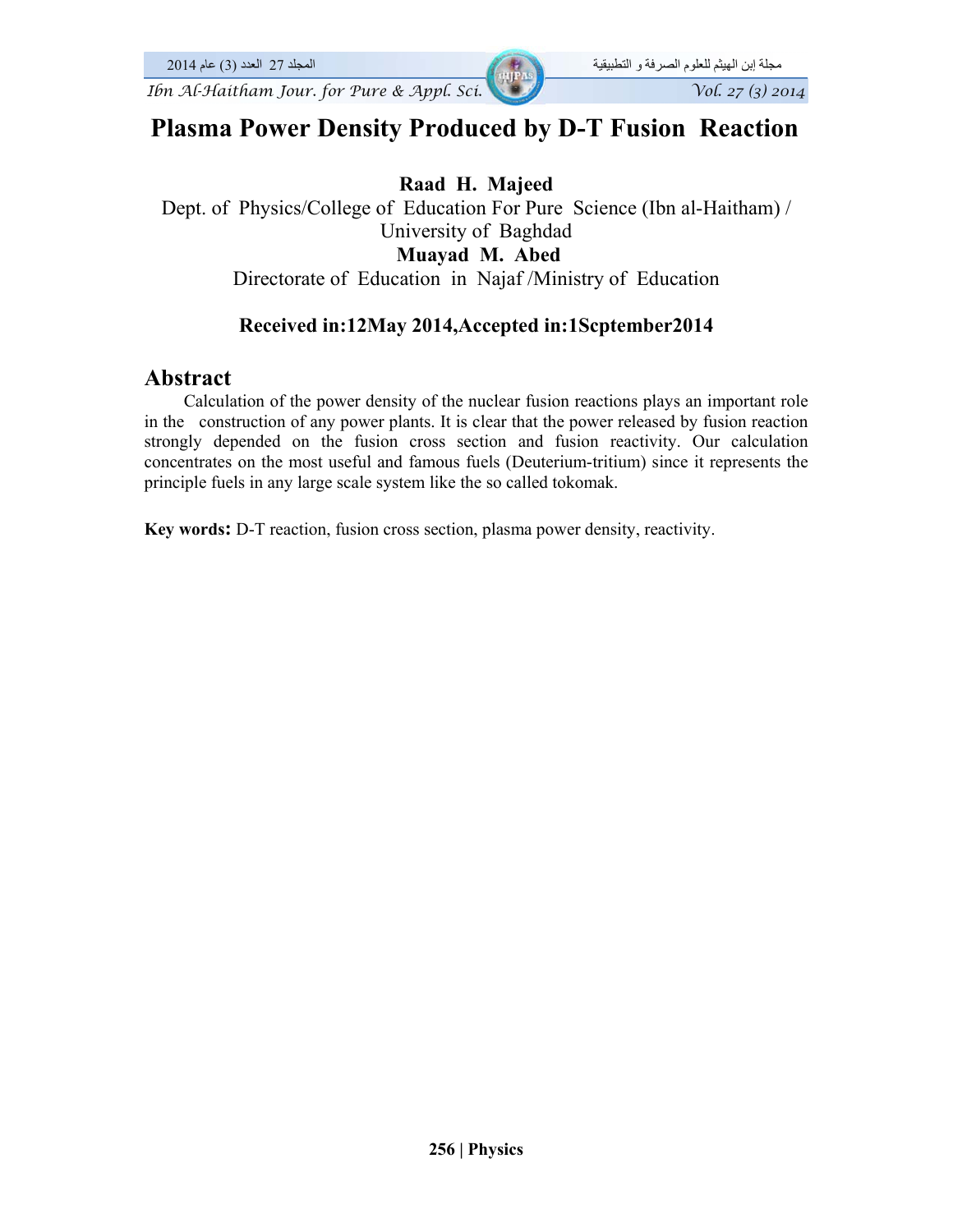# **Introduction**

 Fusion energy is considered as a clean source of energy with a basic fuel that is abundant, cheap, and available to all of humanity. It is now being realized in the Cosmos in stellar systems and on Earth in the form of thermonuclear or hydrogen weapons. However, a controlled fusion reaction releasing energy on Earth in a controlled manner remains unfulfilled until some time in the future. Hydrogen isotopes such as deuterium and tritium can be used to produce fusion energy.

 Fusion fuels are cheap and uniformly distributed on Earth. Seawater contains deuterium D in practically inexhaustible quantities Tritium, a radioactive isotope of hydrogen with a short half-life of 12.33 years, hardly occurs in nature. It can, however, be produced in a power plant from lithium, which is likewise abundantly available.

 Since a fusion power plant will have ecologically favorable properties, fusion could make an enduring contribution to the future energy supply. The following applications are foreseen for fusion energy:[1]

- 1. Electrical power production.
- 2. Fresh water desalination.
- 3. Hydrogen production.
- 4. Deactivation of fission reactors waste.
- 5. Production of fissile fuel for fission reactors.
- 6. Space rocket propulsion.

# **Advantages of Fusion Energy**

**1-Abundant fuel supply**. The major fuel, deuterium D, may be readily extracted from ordinary water, which is available to all nations. The surface waters of the earth contain more than 1012 metric tons of deuterium, an essentially inexhaustible supply. The tritium required would be produced from lithium, which is available from land deposits or from sea water which contains thousands of years' supply. The world-wide availability of these materials would thus eliminate international tensions caused by the imbalance in the fossil fuel supplies.

**2- Non critical design.** Since no fossil fuels are used, there will be no release of chemical combustion products because they will not be produced.

**3- No air pollution.** Since no fossil fuels are used, there will be no release of chemical combustion products because they will not be produced.

**4- No high level nuclear waste .**Similarly, there will be no fission products nor transuranic

formed to present a handling and disposal problem. Radioactivity will be produced by neutrons

activating the reactor structure, but careful materials selection is expected to minimize the handling and ultimate disposal of the activated materials.

**5- No generation of weapons material .**Another significant advantage is that the materials and by-products of fusion are not suitable for use in the production of nuclear weapons The DT reaction produces neutrons that can activate the structure of the reactor, creating some radioactivity. A fast neutron from the fusion reaction can in principle produce two tritons in these two reactions, sine it is re-emitted from the fast reaction, and is available, if not absorbed by other nuclei, to induce the second reaction at low energy. [ 2, 3]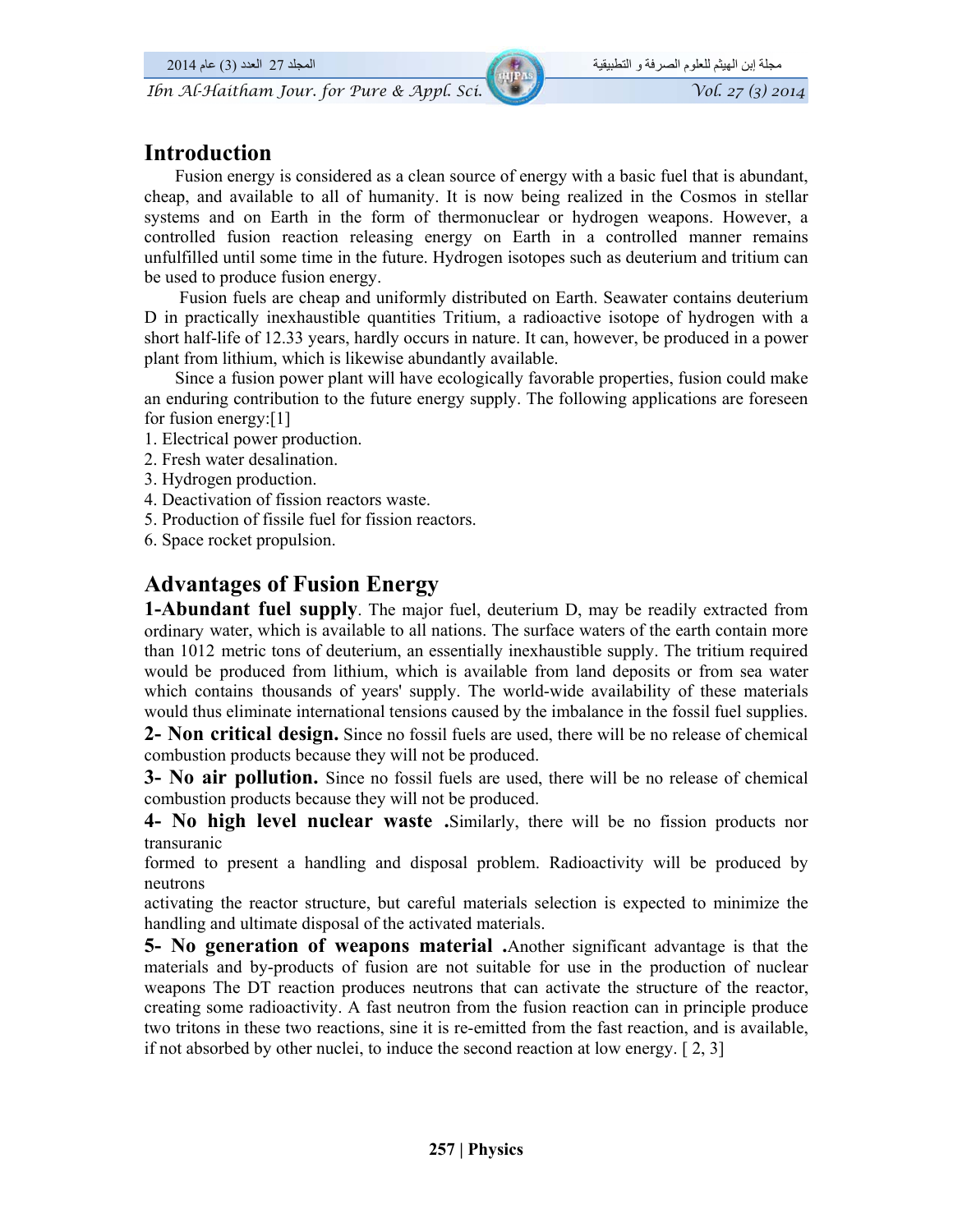### **Theory**

#### **Fusion Reaction Cross Section**

 For the D-T fusion reaction, which is by far the most important one for present fusion research, the following expression is used to calculate the fusion cross section [4].

$$
\sigma(E) = \frac{A_5 + (A_2((A_4 - A_3 E)^2 + 1))}{E(exp(A_1/\sqrt{E}) - 1)}
$$
(1)

where the coefficients  $A_1, A_2, A_3, A_4$ , are called the Duane coefficients and are given in the table[1] for D-T fusion reaction.

 Plasma reactivity calculations require reaction cross sections for energies well below those at which direct measurement are practicable [5]. And the equation bellow is used to calculate the reactivity for D-T reaction.

$$
\langle \sigma v \rangle_{DT} = 3.68 \times 10^{-12} T^{-2/3} e^{(-19.94 T^{-1/3})}
$$
 (2)

where T is plasma temperature in keV.

 The power density released in the form of charged particles, for the D-T Reaction is:  $P_{DT} = 5.6 \times 10^{-13} n_D n_T \langle \sigma v \rangle_{DT}$  (3) where  $n_D$ ,  $n_T$  represent the deutron and tritium density in  $cm^{-3}$  respectively,  $\langle \sigma v \rangle_{DT}$ 

represents the reactivity as discribed in eq(2)

### **Calculations and Results**

 It is necessary to note that there exists many experimental or empirical formulas for measuring the fusion cross section for D-T reaction; and we found that each formula gives a different data or results corresponding to other. As shown in Fig. 1, the fusion reaction cross sections are dependent on the temperature of the plasma or its energy in units of keV.And the calculated results about the total D-T fusion reaction are presented in Table (2) and described in Fig. (2).

 The D-T fusion reactivity as a function of the deuteron temperature is calculated according to Eq.(2) and their calculated results are completely presented in Table(3) and described in Fig.(3)

#### **Discussion and Conclusion**

 It is clearly shown that the most important parameter in deducing the accuracy for our results is the fusion plasma power density since it included reactivity in addition to the physical parameters that describe any fusion collision phenomena i.e., incident energy for the projectile , target energy , density and ignition temperature.

 By comparing the cross section behavior for the D-T fusion reaction presented in Fig. (2) with the corresponding experimental published ,we observed a right agreement between our results and experimental published and this behavior leads to a fact that there exists a real precession for the choices of cross section formula which in turn reflect on the results about both the two other parameters  $\langle \sigma v \rangle$  and P respectively. The above conclusions are very clearly shown in the physical behaves for the D-T plasma power density and reactivity in which a very approximated behavior with the other corresponding published results shown in figure (5).

 Finally, we suggest to support our efforts by using the above physical description in the future work by consideration to arrive a more suitable empirical cross section formulas especially the works that deal with the general thermonuclear fusion reaction.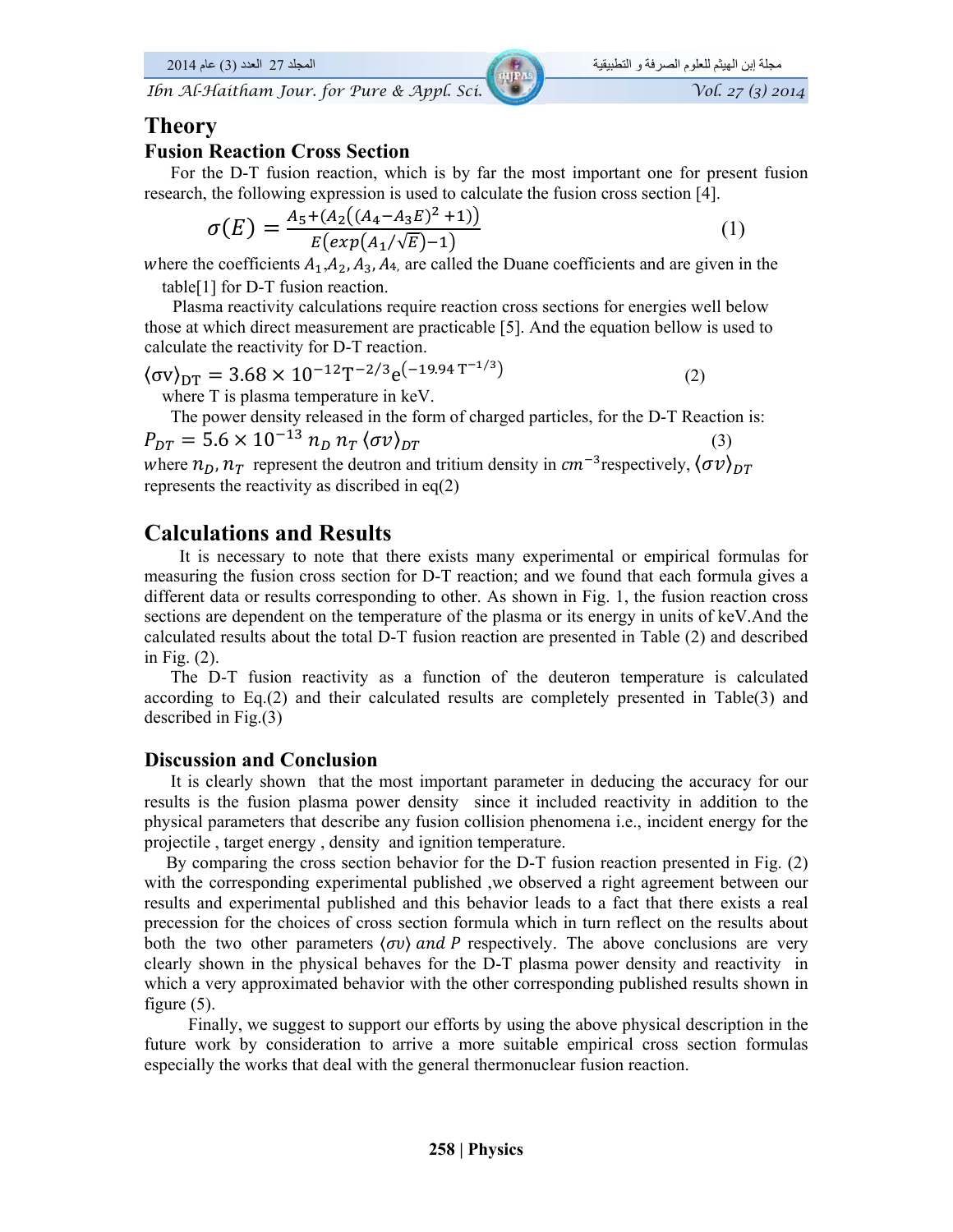### **References**

- 1.Emrich, W. J. Jr., March (2001), Field-Reversed Magnetic Mirrors for Confinement of Plasmas, NASA Tech Briefs.
- **2-**. Glasstone, S. (1980), Fusion Energy, U. S. Department of Energy, Technical Information Center.
- **3-** Seifritz, W. (1983), Nukleare Sprengkörper-Bedrohung oder Energieversorgung fur d Menschheit?, Thiemig –Tascenbücher, Band 97, Karl Thiemig AG, München.
- **4-** Xing Z. Li, Qing M. Wei and Bin Liu,(2008), A new simple formula for fusion crosssection of light nuclei Nucl. Fusion 48(12500) :5.
- **5-**Jarvis,O.N.(2011),WWW.Kayelaby.npl.co.uk, Table of physics and chemical constants,chapter 4, section 4.7.4.
- **6‐** Decrton M. , Massaut V. , Inge Uytdenhouwen, Johan Braet, Frank Druyts and Laes E. ,(2007), Controlled nuclear fusion:The energy of the stars on earth", Open Report SCK.CEN- BLG-1049.
- **7‐** Commons-wikiedia.org/wiki/file DT-fusion-reaction-power-density-jpg 24 May( 2007)

#### **Table No.(1): coefficient used to represent the energy dependence of the total cross section**

| ${}^{3}H$ (d,n) <sup>4</sup> He fusion reaction ref.[4] |                                |  |  |
|---------------------------------------------------------|--------------------------------|--|--|
| <b>Coefficient</b>                                      | $3H(d,n)^4$ He fusion reaction |  |  |
|                                                         | 45.95                          |  |  |
| A,                                                      | 50200                          |  |  |
| A,                                                      | $1.368 \times 10^{-2}$         |  |  |
| A4                                                      | 1.076                          |  |  |
|                                                         | 409                            |  |  |

|  |  |  |  | Table No.(2): Energy dependence cross-section for D-T nuclear fusion reaction |  |  |  |  |  |
|--|--|--|--|-------------------------------------------------------------------------------|--|--|--|--|--|
|--|--|--|--|-------------------------------------------------------------------------------|--|--|--|--|--|

| Deutron energy |                        | Cross section (ba Deutron energy | Cross section (ba |
|----------------|------------------------|----------------------------------|-------------------|
| 5              | $6.024 \times 10^{-7}$ | 140                              | 4.390             |
| 10             | $1.324 \times 10^{-7}$ | 160                              | 3.775             |
| 20             | $5.337 \times 10^{-7}$ | 180                              | 3.181             |
| 30             | 0.2666                 | 200                              | 2.673             |
| 40             | 0.693                  | 220                              | 2.258             |
| 60             | 2.102                  | 240                              | 1.922             |
| 80             | 3.714                  | 260                              | 1.652             |
| 100            | 4.714                  | 280                              | 1.434             |
| 120            | 4.830                  | 300                              | 1.255             |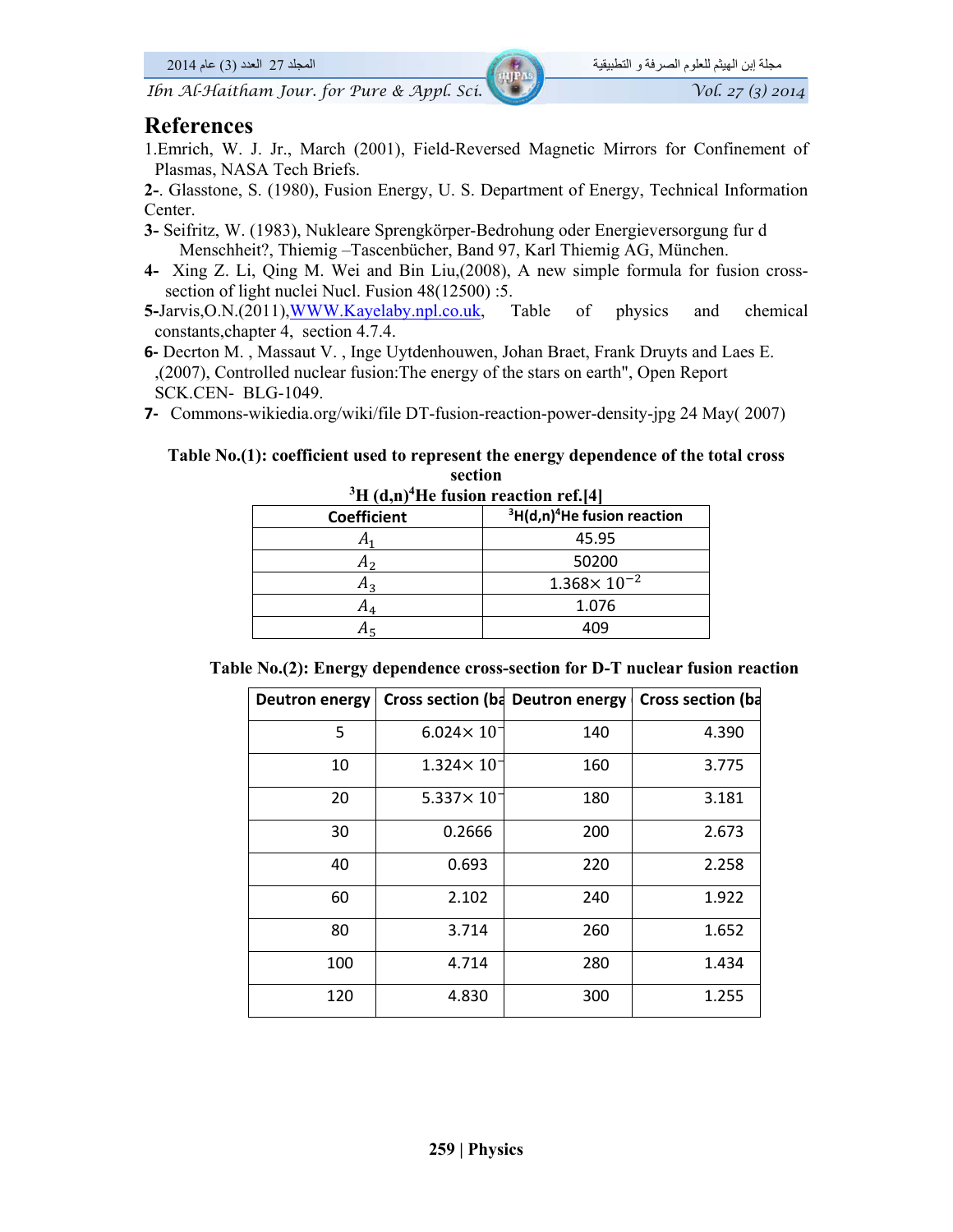مجلة إبن الھيثم للعلوم الصرفة و التطبيقية المجلد 27 العدد (3) عام *Ibn Al-Haitham Jour. for Pure & Appl. Sci.* Vol. 27 (3) 2014

| Table No. (3): Temperature dependence fusion reactivity and plasma power density for |  |  |  |
|--------------------------------------------------------------------------------------|--|--|--|
| D-T fusion reaction                                                                  |  |  |  |

| Temperature(keV) | Reactivity(cm <sup>3</sup> /sec) | Plasma Power density (Watt/cm <sup>3</sup> ) |
|------------------|----------------------------------|----------------------------------------------|
| 5                | $1.085 \times 10^{-17}$          | $6.077 \times 10^{10}$                       |
| 10               | $7.579 \times 10^{-17}$          | $4.244 \times 10^{11}$                       |
| 20               | $3.222 \times 10^{-16}$          | $1.804 \times 10^{12}$                       |
| 30               | $6.224 \times 10^{-16}$          | $3.485 \times 10^{12}$                       |
| 40               | $9.239 \times 10^{-16}$          | $5.174 \times 10^{12}$                       |
| 50               | $1.209 \times 10^{-15}$          | $6.772 \times 10^{12}$                       |
| 60               | $1.473 \times 10^{-15}$          | $8.252 \times 10^{12}$                       |
| 70               | $1.716 \times 10^{-15}$          | $9.61 \times 10^{12}$                        |
| 80               | $1.937 \times 10^{-15}$          | $1.085 \times 10^{13}$                       |
| 90               | $2.141 \times 10^{-15}$          | $1.198 \times 10^{13}$                       |
| 100              | $2.327 \times 10^{-15}$          | $1.303 \times 10^{13}$                       |
| 200              | $3.556 \times 10^{-15}$          | $1.991 \times 10^{13}$                       |
| 300              | $4.176 \times 10^{-15}$          | $2.338 \times 10^{13}$                       |
| 400              | $4.527 \times 10^{-15}$          | $2.535 \times 10^{13}$                       |
| 500              | $4.736 \times 10^{-15}$          | $2.652 \times 10^{13}$                       |
| 600              | $4.864 \times 10^{-15}$          | $2.723 \times 10^{13}$                       |
| 700              | $4.940 \times 10^{-15}$          | $2.766 \times 10^{13}$                       |
| 800              | $4.984 \times 10^{-15}$          | $2.791 \times 10^{13}$                       |
| 900              | $5.005 \times 10^{-15}$          | $2.802 \times 10^{13}$                       |
| 1000             | $5.01 \times 10^{-15}$           | $2.805 \times 10^{13}$                       |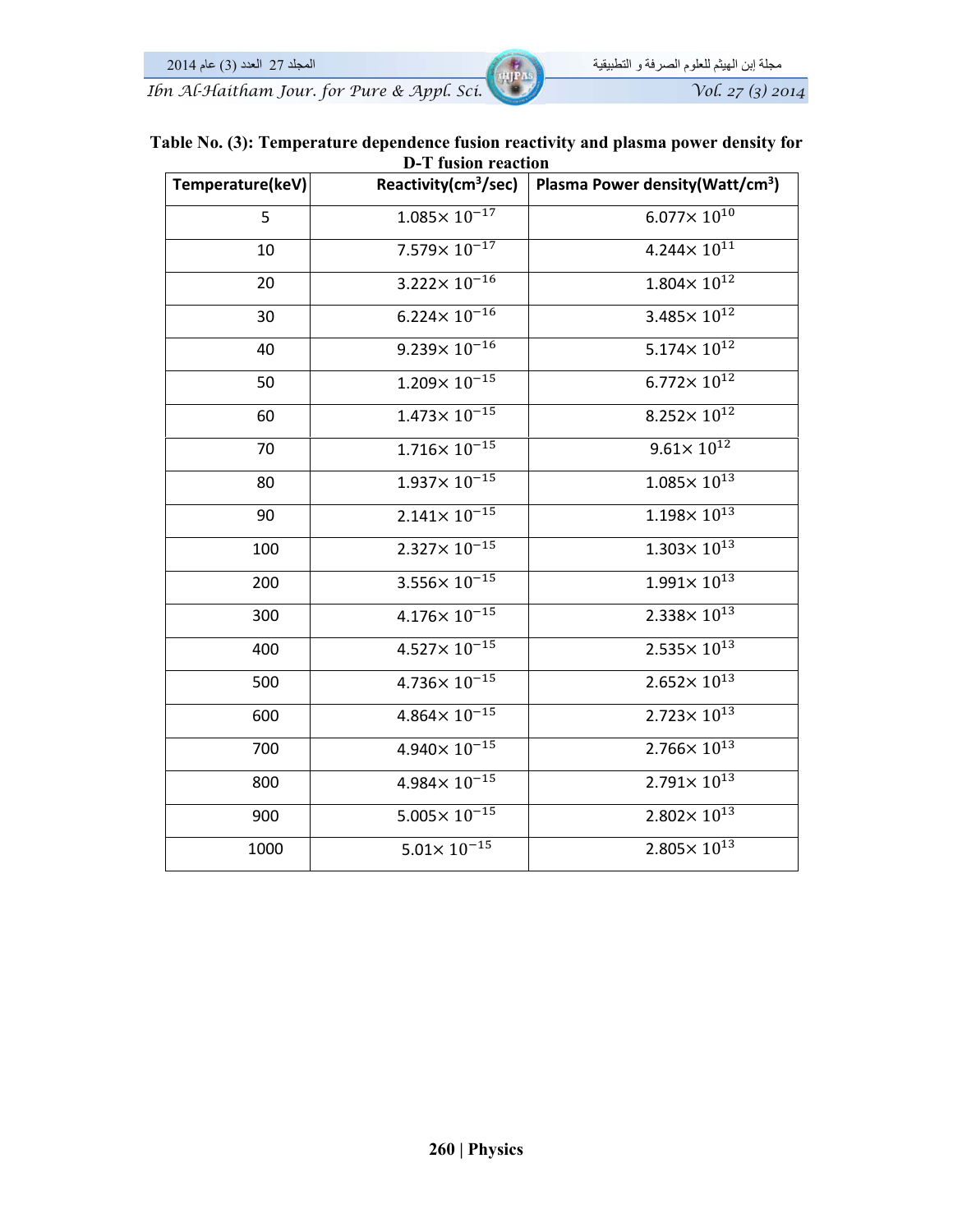

**Figure No. (1): Measured cross sections for different fusion reactions as a function of the averaged centre of mass energy. Reaction cross sections are measured in barn (1 barn=**   $10^{-28}$  m<sup>2</sup>) [6].



**Figure No. (2): Variation of the D-T cross section with the incident deuteron temperature**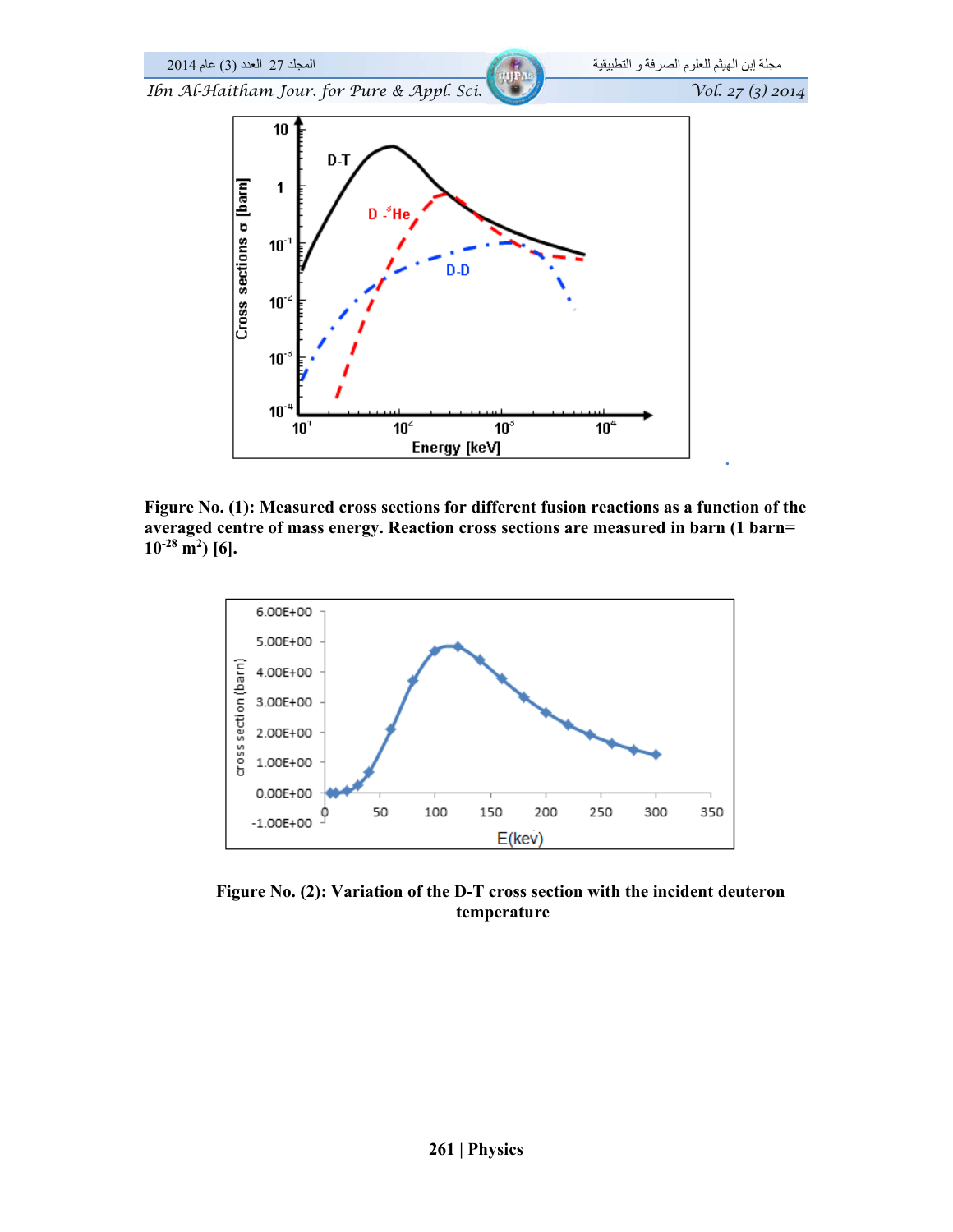

**Figure No.(3) Variation of the D-T Reactivity with the incident deuteron temperature** 



**Figure No. (4): Variation of the D-T plasma power density with the incident deuteron temperature**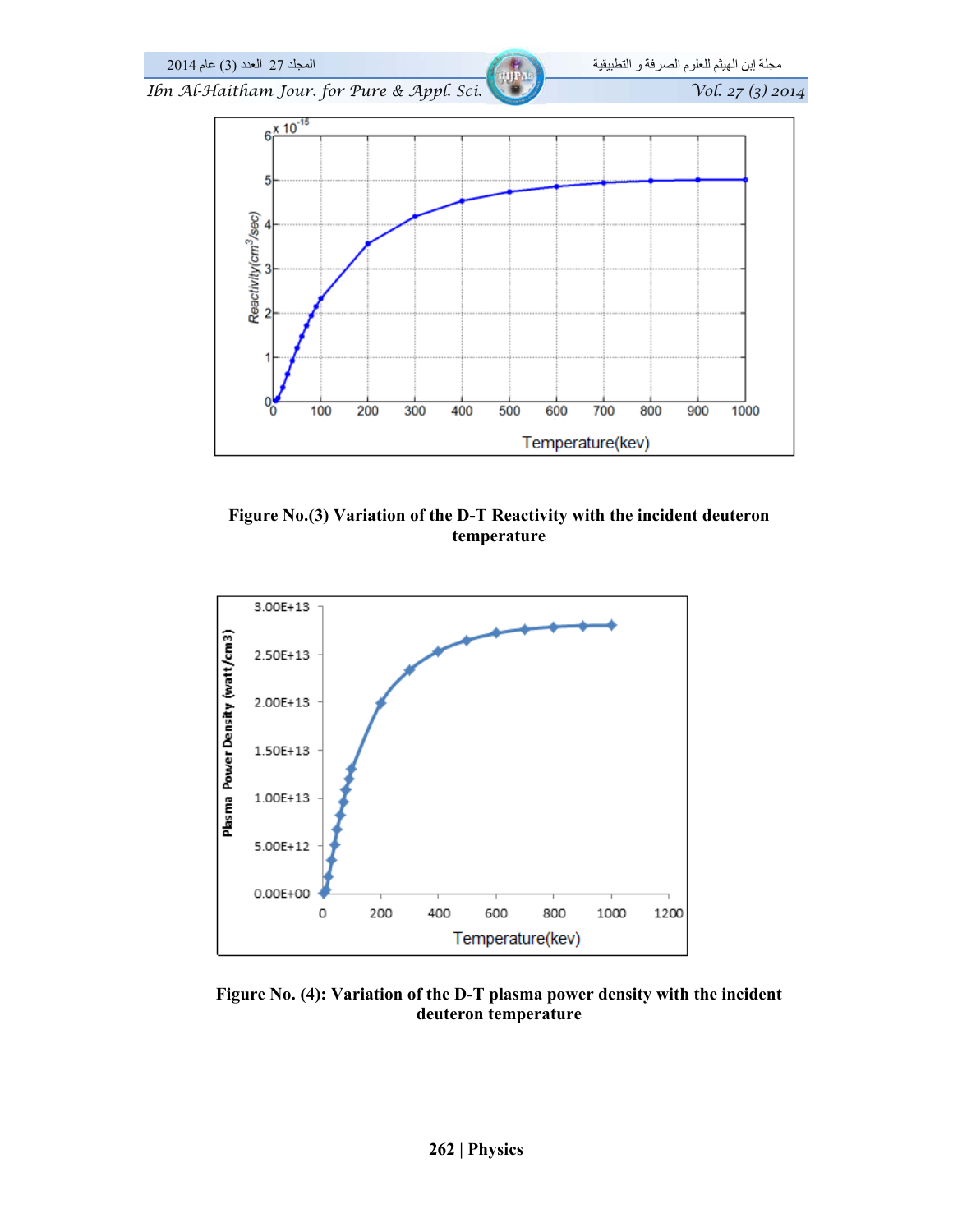

**Figure No.(5):Variation of the D-T plasma power density with the incident deuteron temperature.[7]**